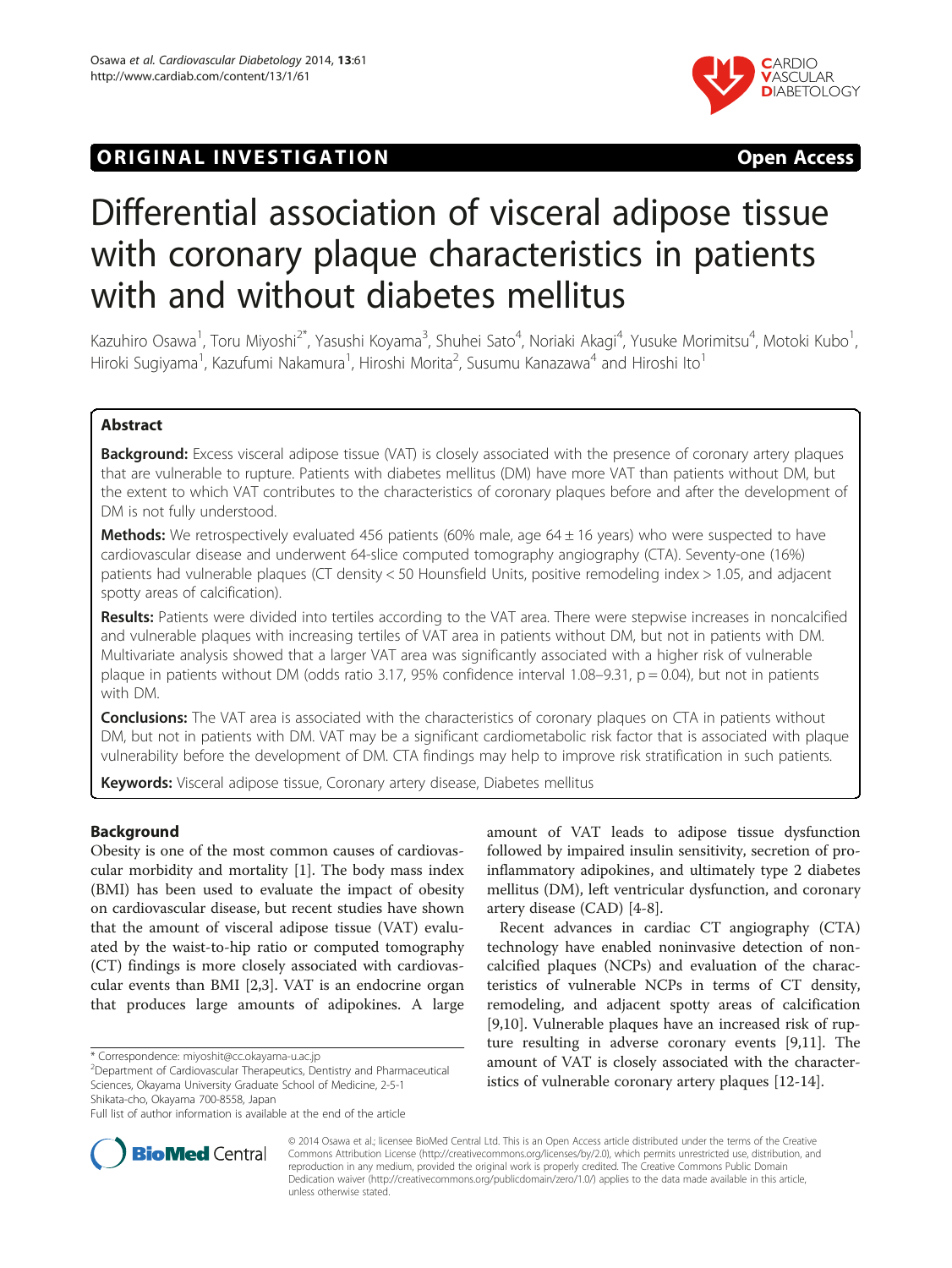<span id="page-1-0"></span>Patients with DM have more VAT than those without DM [[15](#page-9-0),[16](#page-9-0)], but the extent to which VAT contributes to the NCP burden and to the vulnerability of NCPs before and after the development of DM is not fully understood. The objective of this study was to evaluate the relationships between the characteristics of coronary plaques identified by CTA and the amount of VAT in patients with and without DM.

## Methods

#### Study population

The study population included 502 consecutive patients who underwent 64-slice CT because of suspected stable coronary artery disease (effort angina pectoris or vasospastic angina pectoris) at Okayama University Hospital between August 2011 and December 2012. Patients with a history of coronary artery stenting  $(n = 28)$  or coronary artery bypass graft surgery  $(n = 6)$  were excluded. Patients in whom some coronary artery segments could not be evaluated because of motion artifacts or inadequate contrast filling  $(n = 16)$ , or who had missing abdominal scans or missing information regarding one or more traditional coronary risk factors  $(n = 2)$ , were also excluded. Some patients had more than one reason for exclusion, and 456 patients were included in this study. The study protocol was approved by the institutional ethics committee on human research of Okayama University. Written informed consent was obtained from all patients before inclusion in the study. The investigation conformed to the principles outlined in the Declaration of Helsinki.

## Multi-detector CT imaging protocol

Subjects underwent radiographic assessment of the chest and abdomen in the supine position during one procedure. CT imaging was performed using a Somatom Definition Flash scanner (Siemens Medical Solutions, Erlangen, Germany) [[17](#page-9-0)]. The parameters were as follows: detector collimation  $64 \times 0.6$  mm (equivalent to slice acquisition of  $128 \times 0.6$  mm using the flying focal spot technique), table pitch adjusted to heart rate (0.17–0.38), rotation time 275 ms, tube current time product 360 mAs, and tube voltage 120 kVp. A test bolus of 10 mL of contrast medium followed by 20 mL of saline was injected at the level of the ascending aorta, and low-dose CT images were obtained every 1 s. The delay before the formal scan was calculated as the time to peak enhancement in the ascending aorta plus 3 s, to ensure enhancement of the distal segments of the coronary arteries. For the final scan, contrast agent (Omnipaque 350; Daiichi Sankyo, Tokyo, Japan) was injected over 10 s, followed by a second bolus of 80% of the amount of contrast medium diluted 50% and then a bolus of saline. All injections were administered at the same rate, calculated as the body weight  $\times$  0.07 mL/s. All

patients arrived at the hospital 1 h before the scheduled CT time, and those with a persistent heart rate of  $\geq 60$ beats/min received oral metoprolol (20–40 mg). If the heart rate did not decrease to <60 beats/min before the scheduled CT time, patients received additional premedication such as oral metoprolol (20 mg), intravenous propranolol (2 mg), intravenous verapamil (5 mg), and/or intravenous landiolol hydrochloride (0.125 mg/kg) until the heart rate was <60 beats/min.

## CTA analysis

Coronary artery stenosis and plaques were evaluated on axial and curved multiplanar reformatted images using commercially available cardiac reconstruction software (Virtual Place, Raijin; AZE Inc., Tokyo, Japan). One experienced and trained senior cardiologist and two senior CT technicians performed the analyses, and evaluations were performed on a per-segment basis. Sixteen segments were identified based on the established American Heart Association segment model, and the presence and characteristics of coronary artery plaques on CTA were evaluated. The minimum CT density was measured in at least five regions of interest (each  $1 \text{ mm}^2$ ). Coronary plaques were defined as structures of  $> 1$  mm<sup>2</sup> within the coronary arteries that differed in density from the contrast-enhanced vessel lumen. Plaques were categorized as calcified plaques (> 130 Hounsfield Units [HU]), NCPs (< 130 HU), or low-density plaques (< 50 HU). Coronary artery remodeling was assessed by calculation of the difference in vessel diameter at the plaque site compared with a reference site in a normal-appearing segment proximal to the lesion, with positive remodeling defined as an index of  $> 1.05$ , as previously described [[18\]](#page-9-0). An area of spotty calcification was defined as follows: length (in the longitudinal direction of the vessel) of the calcification < 3/2 of the vessel diameter, and width (perpendicular to the longitudinal direction of the vessel) of the calcification < 2/3 of the vessel diameter. Vulnerable plaque was defined as plaque with all of the following characteristics: positive remodeling, low density, and an adjacent area of spotty calcification. Significant coronary artery stenosis was defined as luminal obstruction of > 50% of the diameter of the vessel. The inter-observer coefficient of variation of 20 randomly selected samples was < 5%.

## Abdominal tissue measurements

Abdominal CT at the level of the umbilicus was performed at the same time as cardiac CT. The VAT area, subcutaneous adipose tissue (SAT) area, and waist circumference (WC) were assessed using Virtual Place software. WC was calculated automatically at the level of the umbilicus. Fat volume was measured using the semiautomatic segmentation technique [[19\]](#page-9-0). The attenuation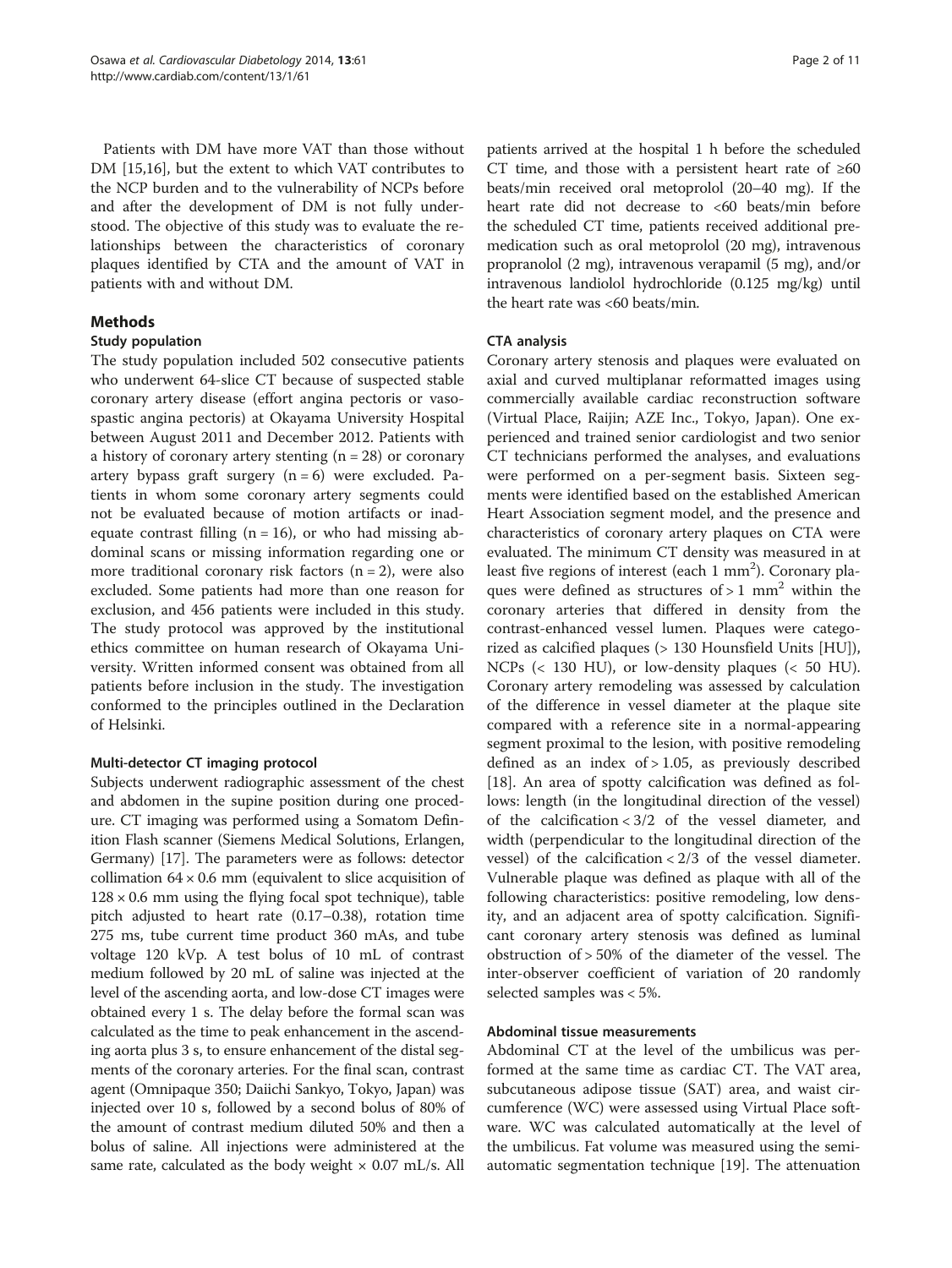range for fat tissue was defined as the interval within 2 standard deviations of the mean in each individual. The muscular abdominal wall was manually traced to separate VAT from SAT.

#### Assessment of other risk factors

DM was defined as self-reported history of DM, hemoglobin A1c (HbA1c) level of > 6.5% [\[20\]](#page-9-0), or current use of hypoglycemic agents. Dyslipidemia was defined as current use of lipid-lowering agents, or a low-density lipoprotein cholesterol level of  $\geq$  140 mg/dl, triglyceride level of ≥ 150 mg/dl, or high-density lipoprotein cholesterol (HDL-cholesterol) level of < 40 mg/dl in a fasting blood sample. Hypertension was defined as a sitting blood pressure of  $\geq$  140/90 mmHg or current use of antihypertensive agents [\[21\]](#page-9-0). Smoking status was categorized as currently smoking or not smoking. BMI was defined as the body weight (kg) divided by the square of the height  $(m^2)$ . Venous blood samples were collected at the outpatient clinic after an overnight fast of 8–12 hours. Serum levels of lipids (total cholesterol, HDL-cholesterol, and triglycerides), HbA1c, and high-sensitivity C-reactive protein (hsCRP) were measured by routine methods using an AutoAnalyzer at the central laboratory of Okayama University Hospital.

## Statistical analysis

Continuous variables are presented as the mean ± standard deviation or median (interquartile range). Data that were not normally distributed according to the Kolmogorov– Smirnov test were logarithmically transformed before analysis. Categorical variables are presented as frequency (percentage). Continuous and categorical variables were compared between groups using the unpaired Student's ttest or the chi-square test, as appropriate. Correlations between the VAT area and the numbers of areas with various plaque characteristics were determined using the Spearman rank correlation test. The VAT area was categorized into tertiles (T1, T2, and T3). For all patients,  $T1 \le 65.6$  cm<sup>2</sup>  $(n = 152)$ , 65.6 cm<sup>2</sup> < T2 ≤ 114.5 cm<sup>2</sup> (n = 152), and T3 > 114.5 cm<sup>2</sup> (n = 152). For patients with DM,  $T1 \le 87$  cm<sup>2</sup>  $(n = 40)$ , 87 < T2 ≤ 130.0 cm<sup>2</sup> (n = 41), and T3 > 130.0 cm<sup>2</sup> (n = 41). For patients without DM,  $T1 \le 60$  cm<sup>2</sup> (n = 111),  $60 < T2 \le 106$  cm<sup>2</sup> (n = 112), and T3 > 106 cm<sup>2</sup> (n = 111). Multivariate logistic regression analyses were performed to assess whether the associations between vulnerable plaque and VAT area were independent of age, sex, hypertension, dyslipidemia, and current smoking. A p value < 0.05 was considered statistically significant. All statistical analyses were performed using SPSS 17.0 for Windows (SPSS Inc., Chicago, IL). Receiver operating characteristic (ROC) curve analysis was used to determine the specificity and sensitivity of the VAT area for differentiating between patients with and without vulnerable plaque.

#### Results

Table [1](#page-3-0) shows the clinical characteristics of subjects with and without DM. A total of 456 patients (57% male) with a mean age of  $64 \pm 14$  years (range 16–92 years) were included in our analyses. Vulnerable plaques were detected in 17 (16%) of the 456 patients. Patients with DM were more likely to be male and had a higher BMI, larger WC, larger VAT area, higher prevalence of hypertension and dyslipidemia, and higher triglyceride level than patients without DM.

Table [2](#page-3-0) shows the baseline characteristics according to the VAT area tertile in patients with and without DM. In patients without DM, the T3 group had a higher proportion of men, more advanced age, higher prevalence of hypertension and use of antihypertensive agents, higher prevalence of dyslipidemia and use of lipid-lowering agents, lower level of HDL-cholesterol, and higher levels of triglycerides, HbA1c, and hsCRP than the T1 group. In patients with DM, the T3 group had a higher proportion of men, higher prevalence of hypertension and use of antihypertensive agents, and higher triglyceride level than the T1 group.

Figure [1](#page-4-0) shows the prevalence of plaque characteristics according to the VAT area tertile in patients with and without DM. In patients with DM, there were no significant differences in the prevalence of any of the plaque characteristics among the tertiles. In patients without DM, there was a stepwise increase in the prevalence of each plaque characteristics from the T1 group to the T3 group. The T1 group had a lower prevalence than the T2 and T3 groups of positive remodeling  $(25 \text{ vs. } 47 \text{ and } 50\%, \text{ p} < 0.01)$ , lowdensity plaques (9 vs. 22 and 24%,  $p < 0.01$ ), adjacent areas of spotty calcification (5 vs. 14 and 22%,  $p = 0.01$ ), and all three of these characteristics  $(5 \text{ vs. } 14 \text{ and } 21\%, \text{ p} = 0.02)$ . Figure [2](#page-4-0) shows the prevalence of plaque characteristics according to the BMI tertile in patients with and without DM. In patients without DM, there were no significant differences in the prevalence of calcified plaque, NCP, or positive remodeling among the tertiles. In patients with DM, the T2 group tended to have a higher prevalence of calcified plaque and positive remodeling than the T1 and the T3 groups. There was no significant difference in the prevalence of vulnerable plaques among the BMI tertiles. Figure [3](#page-5-0) shows the prevalence of plaque characteristics according to the WC tertile in patients with and without DM. In patients without DM, the T1 group had a significantly lower prevalence of vulnerable plaque than the T2 group. Patients with DM had a similar trend in terms of the prevalence of vulnerable plaque among tertiles, but the differences were not significant. Figure [4](#page-5-0) shows the prevalence of plaque characteristics according to the SAT tertile in patients with and without DM. In patients with and without DM, there was no significant difference in the prevalence of vulnerable plaque among tertiles.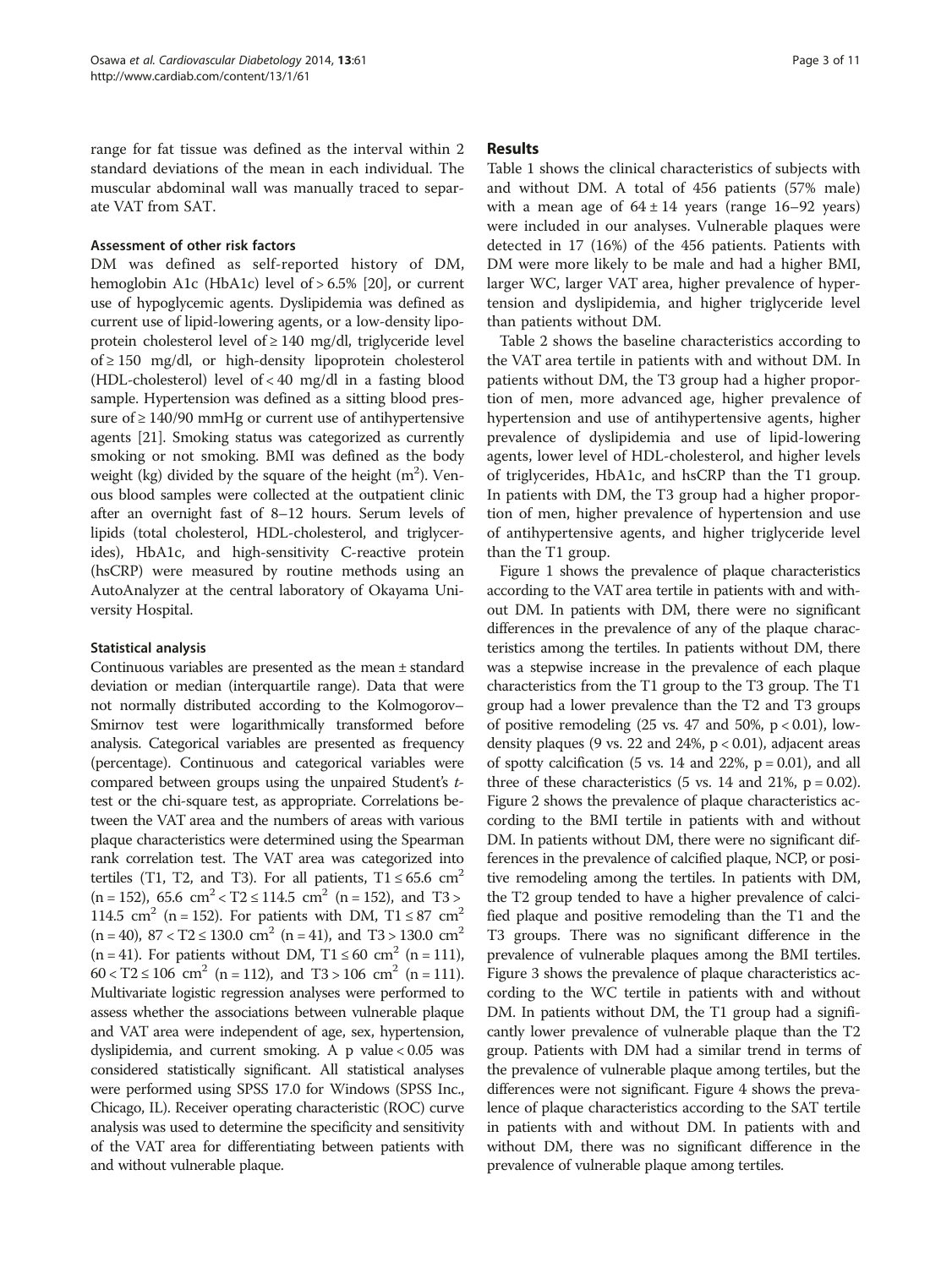<span id="page-3-0"></span>

|                                                | All $(n = 456)$ | Without DM $(n = 334)$ | With DM $(n = 122)$ | p      |
|------------------------------------------------|-----------------|------------------------|---------------------|--------|
| Age (years)                                    | $64 \pm 14$     | $64 \pm 15$            | $66 \pm 12$         | 0.15   |
| Men, n (%)                                     | 261 (57)        | 182 (54)               | 79 (65)             | 0.04   |
| Body mass index ( $kg/m2$ )                    | $23 \pm 4$      | $23 \pm 3$             | $25 \pm 4$          | < 0.01 |
| Waist circumference (cm)                       | $84 \pm 11$     | $82 \pm 10$            | $88 \pm 11$         | < 0.01 |
| Subcutaneous adipose tissue ( $cm2$ )          | $136 \pm 79$    | $132 \pm 76$           | $147 \pm 84$        | 0.08   |
| Visceral adipose tissue $\text{(cm}^2\text{)}$ | $95 \pm 55$     | $88 \pm 52$            | $116 \pm 58$        | < 0.01 |
| Hypertension, n (%)                            | 263 (58)        | 176 (53)               | 87(71)              | < 0.01 |
| Dyslipidemia, n (%)                            | 208 (46)        | 130 (39)               | 78 (66)             | < 0.01 |
| Current smoking, n (%)                         | 98 (21)         | 72 (22)                | 26(21)              | 0.96   |
| Total cholesterol (mg/dl)                      | $187 + 37$      | $188 \pm 38$           | $187 \pm 36$        | 0.95   |
| Triglycerides (mg/dl)                          | 143 (88)        | 138 (107)              | 154 (121)           | 0.02   |
| HDL-cholesterol (mg/dl)                        | $57 \pm 16$     | $58 \pm 16$            | $56 \pm 17$         | 0.16   |
| LDL-cholesterol (mg/dl)                        | $111 \pm 32$    | $111 \pm 33$           | $110 \pm 30$        | 0.93   |
| Hemoglobin A1c (%)                             | $6.2 \pm 1.2$   | $5.7 \pm 0.4$          | $7.4 \pm 1.6$       | < 0.01 |
| High sensitivity CRP (mg/dl)                   | 0.16(0.08)      | 0.15(0.08)             | 0.17(0.09)          | 0.30   |
| Medications                                    |                 |                        |                     |        |
| Antihypertensive agents, n (%)                 | 239 (52)        | 160 (48)               | 79 (65)             | < 0.01 |
| Lipid lowering agents n (%)                    | 138 (30)        | 84 (25)                | 54 (44)             | < 0.01 |
| Hypoglycemic agents, n (%)                     | 82 (18)         | 0(0)                   | 82 (67)             | < 0.01 |

DM, diabetes mellitus; HDL, high-density lipoprotein; LDL, low-density lipoprotein; CRP, C-reactive protein.

## Table 2 Baseline characteristics according to the VAT area tertile in patients with and without DM

|                                            | Without DM $(n = 334)$ |                |                                                                                                                | With DM $(n = 122)$ |               |                      |  |
|--------------------------------------------|------------------------|----------------|----------------------------------------------------------------------------------------------------------------|---------------------|---------------|----------------------|--|
| Characteristic                             |                        |                | VAT T1 $(n = 111)$ VAT T2 $(n = 112)$ VAT T3 $(n = 111)$ VAT T1 $(n = 40)$ VAT T2 $(n = 41)$ VAT T3 $(n = 41)$ |                     |               |                      |  |
| Age (years)                                | $58 \pm 19$            | $66 \pm 13*$   | $67 \pm 11*$                                                                                                   | $65 \pm 14$         | $67 \pm 11$   | $65 \pm 12$          |  |
| Men, n (%)                                 | 45 (41)                | 60 (54)        | 77 (69)*+                                                                                                      | 23 (58)             | 21(51)        | 35 (85)*+            |  |
| Body mass index ( $kg/m2$ )                | $20 \pm 2$             | $23 \pm 2*$    | $25 \pm 3*$                                                                                                    | $22 \pm 3$          | $25 \pm 4*$   | $27 \pm 4*$ †        |  |
| Waist circumference (cm)                   | $74 \pm 7$             | $82 \pm 6*$    | $91 \pm 8$ *†                                                                                                  | $80 \pm 8$          | $88 \pm 9*$   | $96 \pm 10*$         |  |
| Subcutaneous adipose tissue ( $cm2$ )      | $91 \pm 63$            | $131 \pm 58*$  | $175 \pm 82$ *†                                                                                                | $112 \pm 72$        | $151 \pm 79*$ | $177 \pm 90*$        |  |
| Visceral adipose tissue (cm <sup>2</sup> ) | $35 \pm 15$            | $82 \pm 13*$   | $147 \pm 39$ <sup>*</sup>                                                                                      | $55 \pm 22$         | $111 \pm 13*$ | $180 \pm 41$ *†      |  |
| Hypertension, n (%)                        | 47 (42)                | 59 (53)        | 70 $(63)^*$                                                                                                    | 23 (58)             | 31 (76)       | 33 (80)*             |  |
| Dyslipidemia, n (%)                        | 26(23)                 | 48 (43)*       | 56 (50)*                                                                                                       | 25(63)              | 25(61)        | 28 (68)              |  |
| Current smoking, n (%)                     | 18 (16)                | 25(22)         | 29(26)                                                                                                         | 11(28)              | 6(15)         | 9(22)                |  |
| Total cholesterol (mg/dl)                  | $184 \pm 39$           | $192 \pm 37$   | $189 \pm 38$                                                                                                   | $185 \pm 40$        | $187 \pm 34$  | $189 \pm 34$         |  |
| Triglycerides (mg/dl)                      | 92 (51)                | 149 (88)*      | 169 (103)*                                                                                                     | 106 (46)            | 154 (78)      | 200 (165)*+          |  |
| HDL-cholesterol (mg/dl)                    | $63 \pm 17$            | $57 \pm 15*$   | $53 \pm 15*$                                                                                                   | $60 \pm 19$         | $54 \pm 14$   | $53 \pm 19*$         |  |
| LDL-cholesterol (mg/dl)                    | $108 \pm 33$           | $115 \pm 32$   | $109 \pm 34$                                                                                                   | $107 \pm 28$        | $113 \pm 29$  | $109 \pm 34$         |  |
| Hemoglobin A1c (%)                         | $5.5 \pm 0.3$          | $5.7 \pm 0.4*$ | $5.8 \pm 0.5$ *†                                                                                               | $7.4 \pm 1.6$       | $7.5 \pm 1.6$ | $7.4 \pm 1.7$        |  |
| High sensitivity CRP (mg/dl)               | 0.16(0.14)             | 0.15(0.12)     | $0.16(0.13)^{*}$                                                                                               | 0.14(0.11)          | 0.16(0.20)    | 0.20(0.22)           |  |
| Medications                                |                        |                |                                                                                                                |                     |               |                      |  |
| Antihypertensive agents, n (%)             | 44 (40)                | 50 $(45)$      | 66 (59)*+                                                                                                      | 21(53)              | 27 (66)       | $31(76)*$            |  |
| Lipid-lowering agents, n (%)               | 15(14)                 | 32 (29)*       | $37(33)*$                                                                                                      | 20 (50)             | $11(27)^{*}$  | 23 (56) <sup>+</sup> |  |
| Hypoglycemic agents, n (%)                 | 0(0)                   | 0(0)           | 0(0)                                                                                                           | 22 (55)             | 29 (71)       | 30(73)               |  |

DM, diabetes mellitus; HDL, high-density lipoprotein; LDL, low-density lipoprotein; HbA1c, hemoglobin A1c.

The VAT area data were divided into tertiles (T) as described in the [Methods](#page-1-0). \*p < 0.05 vs. T1 group, †p < 0.05 vs. T2 group.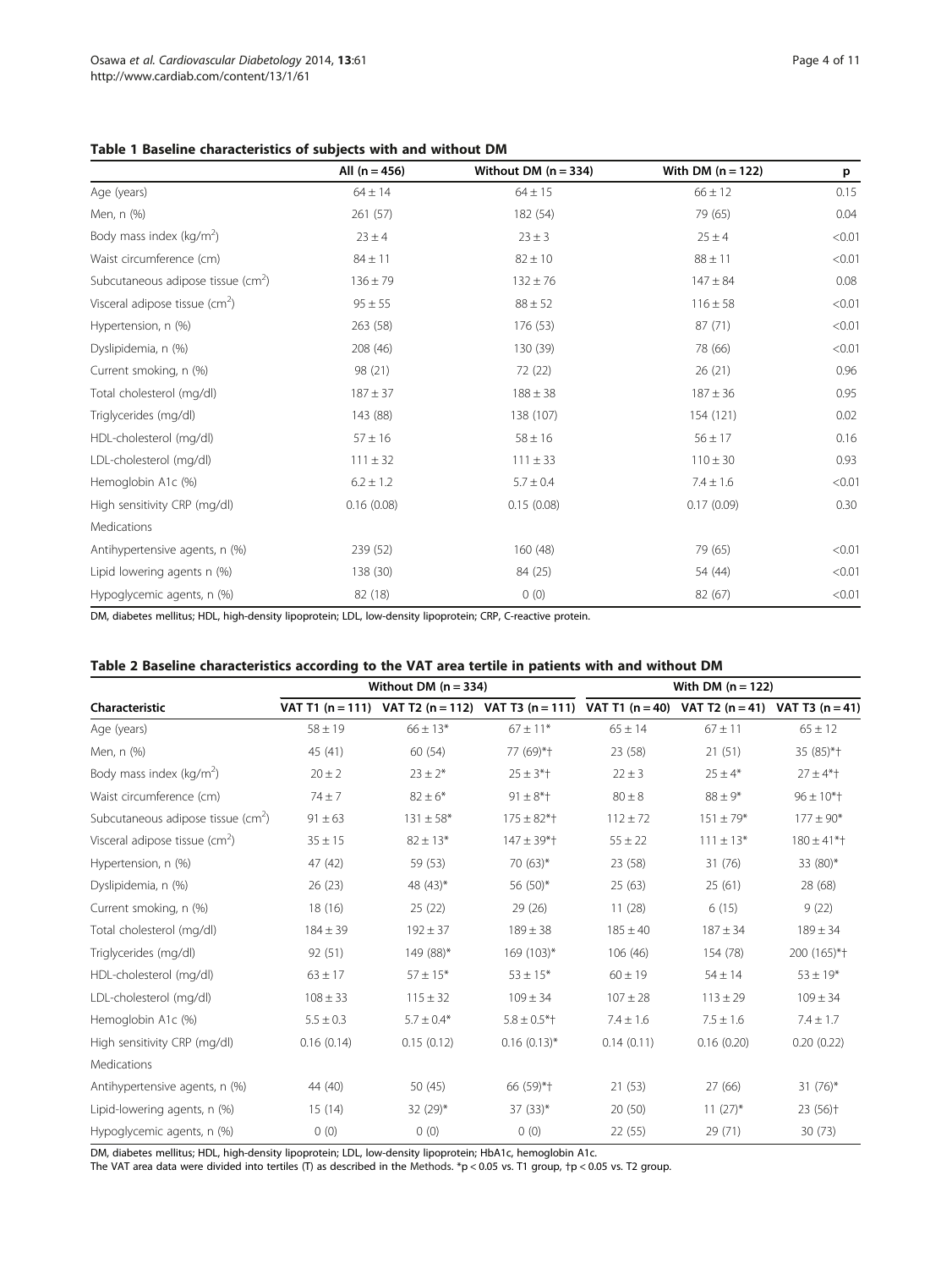<span id="page-4-0"></span>

Table [3](#page-6-0) shows the numbers of plaques with various characteristics according to the VAT area tertile in patients with and without DM. The numbers of calcified plaques, NCPs, mixed plaques, vulnerable plaques, and significant stenoses were significantly higher in the T3 group than in the T1 group in patients without DM. There was a stepwise increase in the coronary artery calcium score from the T1 group to the T3 group in patients without DM, but not in patients with DM. This association remained significant after adjustment for age (Table [4\)](#page-6-0).

Table [5](#page-7-0) shows associations between vulnerable plaque and clinical variables and VAT area tertiles in patients with and without DM. In patients without DM, univariate analysis showed that VAT area T2 and T3, older age, male sex, current smoking, and lower HDL-cholesterol level were significantly associated with vulnerable plaque. Multivariate analysis showed that VAT area T3 was significantly associated with vulnerable plaque even after adjustment for confounding factors in patients without DM (odds ratio 3.17, 95% confidence interval [CI]  $1.08 - 9.31$ ,  $p = 0.04$ ; Table [6\)](#page-7-0). In patients with DM,

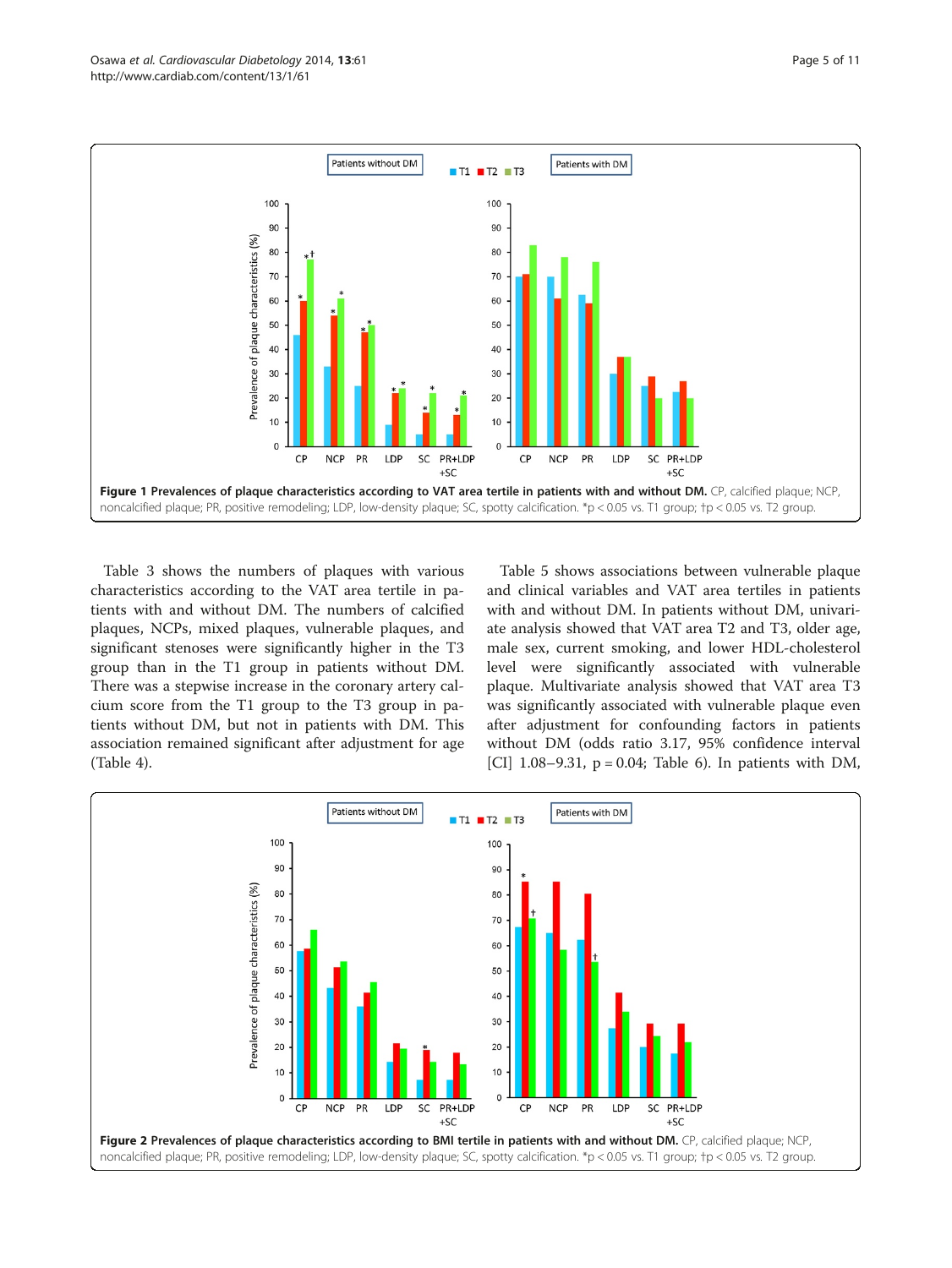<span id="page-5-0"></span>

VAT tertiles were not associated with vulnerable plaque (Table [6\)](#page-7-0).

Table [6](#page-7-0) shows the associations between adiposity variables and vulnerable plaque. In patients without DM, VAT area T3, BMI T2, and WC T2 were independently associated with vulnerable plaque after adjustment for age, sex, smoking, hypertension, and dyslipidemia. There were no associations between adiposity and vulnerable plaque in patients with DM.

ROC curve analysis of the VAT area in patients without DM showed an optimal cutoff value of  $91.3 \text{ cm}^2$  for identification of patients with vulnerable plaque, with sensitivity of 70%, specificity of 62%, and area under the curve of 0.69 (95% CI 0.61–0.77, p < 0.01). In patients with DM, the area under the curve was 0.48 (95% CI 0.37–0.58,  $p = 0.71$ ) (data not shown).

## Discussion

The results of this study show that a large VAT area is associated with various characteristics of vulnerable coronary artery plaques on CTA in patients without DM, but not in patients with DM. The prevalence of

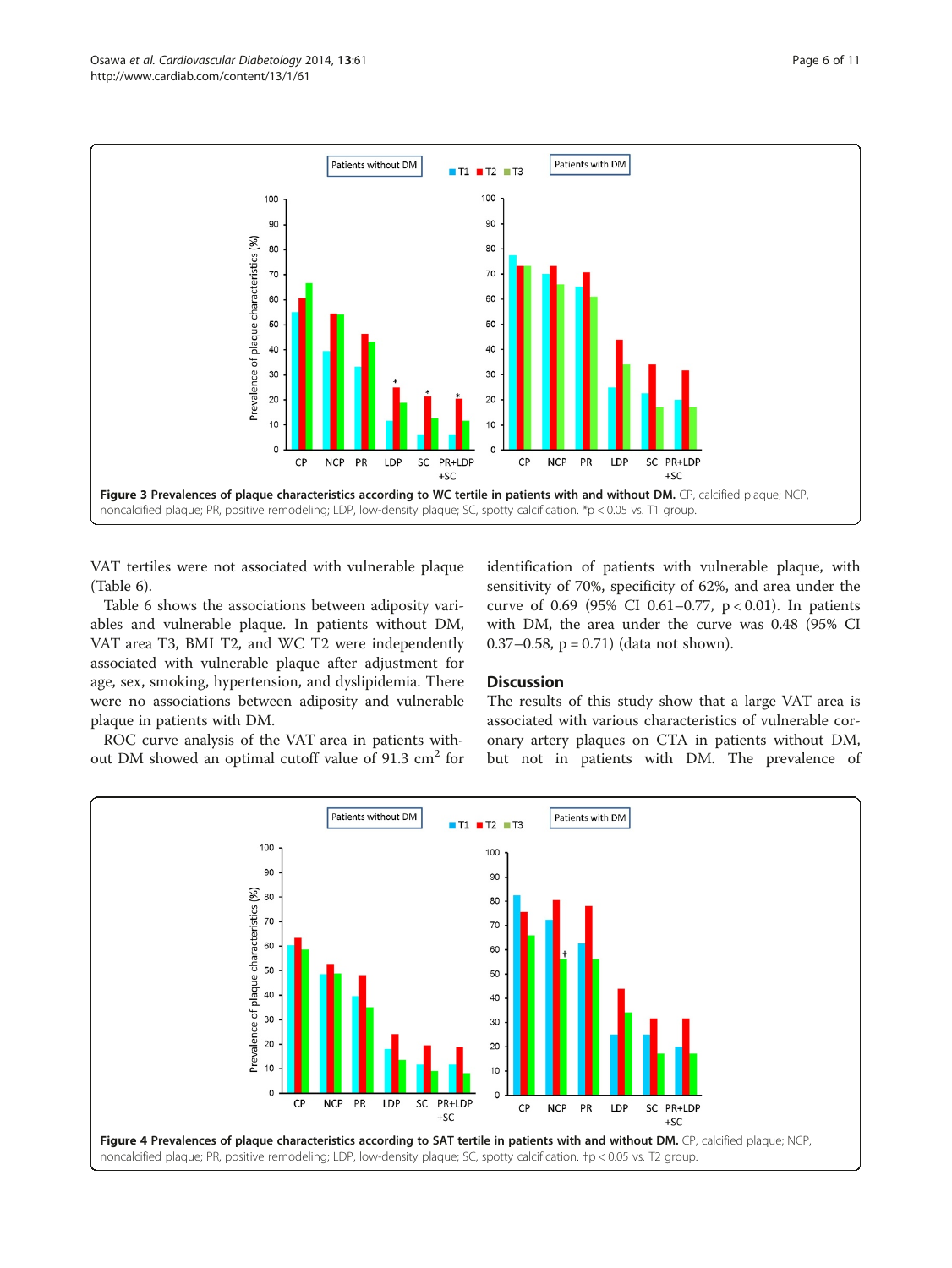|                               |                    | Without DM $(n = 334)$ |                              |                   | With DM $(n = 122)$ |                   |  |
|-------------------------------|--------------------|------------------------|------------------------------|-------------------|---------------------|-------------------|--|
| <b>Characteristics</b>        | VAT T1 $(n = 111)$ | VAT T2 $(n = 112)$     | VAT T3 $(n = 111)$           | VAT T1 $(n = 40)$ | VAT T2 $(n = 41)$   | VAT T3 $(n = 41)$ |  |
| Calcified plaque              | $1.7 \pm 2.3$      | $2.1 \pm 2.7$          | $3.0 + 3.1*$                 | $3.4 \pm 3.4$     | $3.3 + 3.3$         | $4.8 \pm 3.7$     |  |
| Noncalcified plaque           | $0.7 + 1.3$        | $1.3 + 1.6*$           | $1.6 + 2.0*$                 | $2.1 + 2.2$       | $2.0 + 2.2$         | $2.4 \pm 2.1$     |  |
| Mixed plaque                  | $0.5 + 0.9$        | $0.9 + 1.2*$           | $1.2 + 1.7*$                 | $1.3 + 1.6$       | $1.3 + 1.9$         | $1.7 \pm 1.8$     |  |
| Vulnerable plaque             | $0.2 + 0.6$        | $0.3 + 0.5$            | $0.3 + 0.7*$                 | $0.6 \pm 1.1$     | $0.6 + 1.0$         | $0.5 \pm 0.8$     |  |
| Significant stenosis          | $0.3 + 0.7$        | $0.3 + 0.8$            | $0.6 \pm 1.3$ <sup>*</sup> t | $0.6 + 1.1$       | $0.6 + 1.2$         | $0.8 \pm 1.2$     |  |
| Coronary artery calcium score | 177 (156)          | 207 (145)              | 307 (270)                    | 461 (746)         | 380 (241)           | 495 (958)         |  |

<span id="page-6-0"></span>Table 3 Numbers of plaques with various characteristics according to VAT area tertiles in patients with and without DM

 $*$ p < 0.05 vs. T1 group;  $tp$  < 0.05 vs. T2 group.

vulnerable plaques was similar in all VAT area tertiles of patients with DM (about 20%) and in the highest VAT area tertile in patients without DM. These findings support the hypothesis that a large VAT area is a cardiometabolic risk factor that is significantly associated with vulnerable plaque before the development of DM, and that measurement of the VAT area is useful for assessing cardiovascular risk in patients without DM.

The results of this study show a positive association between a large VAT area and the NCP burden on CTA in patients without DM, but not in patients with DM. Several previous studies reported that the VAT area was an independent marker of CAD [\[13,22\]](#page-9-0). Excess VAT triggers insulin resistance, which may be accompanied by release of inflammatory mediators and cytokines from dysfunctional adipose tissue and may be strongly associated with the formation and progression of coronary artery plaques. The different associations of the VAT area with characteristics of coronary plaques in different groups in this study may be explained by variations in HDL-cholesterol and HbA1c levels, which are known to be associated with cardiovascular risk [[23](#page-9-0),[24](#page-9-0)]. In patients without DM, the HDL- cholesterol and HbA1c levels changed unfavorably with increasing VAT area tertiles, whereas in patients with DM, these factors were not significantly different among the VAT area tertiles. The hsCRP level was significantly higher in the VAT area T3 group than in the T1 and T2 groups in patients without DM, but was not significantly different among tertiles

Table 4 Age-adjusted associations between numbers of plaques with various characteristics and VAT area

| Dependent                                    |      | Without DM $(n = 334)$ | With DM $(n = 122)$ |      |  |
|----------------------------------------------|------|------------------------|---------------------|------|--|
| variable: visceral<br>adipose tissue<br>area | ρ    | р                      |                     | р    |  |
| Calcified plaque                             | 0.12 | 0.03                   | 0.08                | 0.37 |  |
| Noncalcified plaque                          | 0.16 | < 0.01                 | $-0.01$             | 0.89 |  |
| Mixed plaque                                 | 0.15 | < 0.01                 | 0.05                | 0.61 |  |
| Vulnerable plaque                            | 0.15 | < 0.01                 | $-0.03$             | 0.78 |  |

in patients with DM. Another explanation is that hyperglycemia may be the main factor determining cardiovascular risk in patients with DM, and may override the effects of excess VAT-dependent inflammatory mediators and cytokines. Oxidative stress caused by hyperglycemia [[25\]](#page-9-0) and advanced glycation end products [[26\]](#page-9-0) may have greater effects on plaque characteristics in patients with DM than in patients without DM, and may attenuate the impact of the VAT area. However, our findings are not consistent with those of a cross-sectional study which reported that the amount of VAT was strongly associated with cardiometabolic risk factors regardless of type 2 diabetes status [[27](#page-9-0)]. This difference may be partly owed to differences in ethnicity of the study populations. The previous study was conducted in a population that included only 8.2% East Asian individuals, and did not include patients with suspected CAD, both of which were characteristics of our study subjects. Another study reported that the amount of VAT was not an independent coronary risk factor after adjustment for multiple covariates, although VAT was one of the variables influencing the development of atherosclerosis [[28](#page-9-0)]. This is consistent with our hypothesis that visceral obesity is an important coronary risk factor, but precedes the development of DM. In patients without DM in this study, hypertension, dyslipidemia, and high triglyceride level tended to be associated with vulnerable plaque, but these associations were not statistically significant. A large amount of VAT increased the risks of cardiovascular risk factors such as hypertension and dyslipidemia, but these factors may not have sufficient individual impact to lead to the development of vulnerable coronary plaques. In other words, the amount of VAT is considered to be a representative marker of cardiometabolic risk, and may therefore be associated with plaque characteristics.

In this study, the highest tertile of the VAT area included a higher proportion of men than the other tertiles in patients with and without DM. Although there were no significant differences between males and females in the majority of cardiovascular risk factors, HDL and triglyceride levels have been reported to have a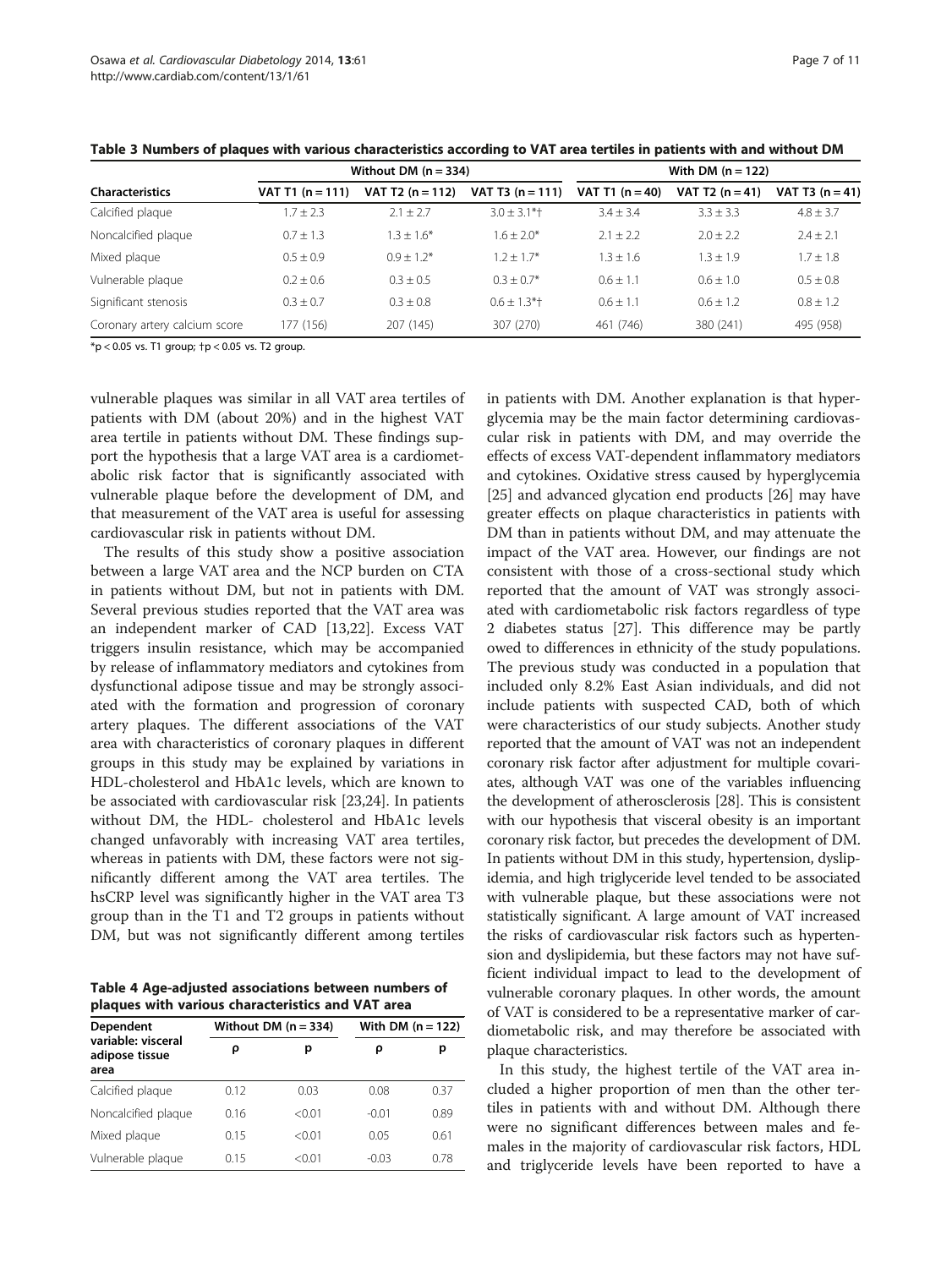| <b>Factor</b>                     | Without DM $(n = 334)$ |        | With DM $(n = 122)$      |      |  |
|-----------------------------------|------------------------|--------|--------------------------|------|--|
|                                   | Odds ratio (95% CI)    | p      | Odds ratio (95% CI)      | p    |  |
| Age (per year)                    | $1.04(1.01 - 1.07)$    | < 0.01 | 1.02 (0.99-1.07)         | 0.22 |  |
| Male sex                          | $5.11(2.20 - 11.85)$   | < 0.01 | 1.86 (0.72-4.82)         | 0.20 |  |
| Hypertension                      | $1.61(0.83 - 3.11)$    | 0.16   | $1.64(0.60 - 4.46)$      | 0.34 |  |
| Dyslipidemia                      | $1.42(0.74 - 2.71)$    | 0.28   | $1.25(0.51 - 3.07)$      | 0.62 |  |
| Current smoking                   | $3.16(1.61 - 6.20)$    | < 0.01 | $0.76(0.26 - 2.23)$      | 0.61 |  |
| Total cholesterol <sup>a</sup>    | $0.80(0.02 - 30.28)$   | 0.90   | $0.10(0.001 - 21.32)$    | 0.40 |  |
| Triglycerides <sup>a</sup>        | $2.39(0.64 - 8.87)$    | 0.19   | 2.48 (0.39-15.87)        | 0.34 |  |
| HDL-cholesterol <sup>a</sup>      | $0.025(0.001 - 0.49)$  | 0.02   | $0.43$ $(0.016 - 11.25)$ | 0.61 |  |
| LDL-cholesterol <sup>a</sup>      | 6.50 (0.44-96.74)      | 0.17   | $0.13(0.003 - 4.84)$     | 0.27 |  |
| Hemoglobin A1c                    | 1.86 (0.88-3.91)       | 0.10   | $1.02(0.78 - 1.33)$      | 0.90 |  |
| High sensitivity CRP <sup>a</sup> | $1.04(0.50-2.18)$      | 0.91   | $1.36(0.52-3.55)$        | 0.53 |  |
| VAT T1                            | 1.00                   | 1.00   | 1.00                     | 1.00 |  |
| VAT T <sub>2</sub>                | 3.28 (1.15-9.36)       | 0.03   | $1.26(0.46 - 3.48)$      | 0.65 |  |
| VAT T3                            | $5.54(2.02 - 15.18)$   | < 0.01 | $0.84(0.29 - 2.44)$      | 0.74 |  |
| Antihypertensive agents           | $1.29(0.68 - 2.46)$    | 0.43   | $0.97(0.40 - 2.35)$      | 0.95 |  |
| Lipid-lowering agents             | $1.34(0.66 - 2.71)$    | 0.41   | $1.63(0.70 - 3.80)$      | 0.26 |  |
| Hypoglycemic agents               | Not available          |        | $1.09(0.44 - 2.68)$      | 0.85 |  |

#### <span id="page-7-0"></span>Table 5 Factors associated with vulnerable plaque in patients with and without DM

The VAT area data were divided into tertiles (T) as described in the [Methods](#page-1-0).

<sup>a</sup>Values were log-transformed before analysis.

DM, diabetes mellitus; CI, confidence interval; HDL, high-density lipoprotein; LDL, low-density lipoprotein; VAT, visceral adipose tissue.

#### Table 6 Associations between adiposity measurements and vulnerable plaque

|                              | Without DM $(n = 334)$ |        |                     |      | With DM $(n = 122)$ |      |
|------------------------------|------------------------|--------|---------------------|------|---------------------|------|
|                              | <b>Univariate</b>      |        | <b>Multivariate</b> |      | <b>Univariate</b>   |      |
|                              | Odds ratio (95% CI)    | p      | Odds ratio (95% CI) | p    | Odds ratio (95% CI) | p    |
| Visceral adipose tissue:     |                        |        |                     |      |                     |      |
| T1                           |                        |        |                     |      |                     |      |
| T <sub>2</sub>               | 3.28 (1.15-9.36)       | 0.03   | 2.32 (0.77-6.97)    | 0.13 | $1.26(0.46 - 3.48)$ | 0.65 |
| T3                           | $5.54(2.02 - 15.18)$   | < 0.01 | 3.17 (1.08-9.31)    | 0.04 | $0.84(0.29 - 2.44)$ | 0.74 |
| Subcutaneous adipose tissue: |                        |        |                     |      |                     |      |
| T1                           |                        |        |                     |      |                     |      |
| T <sub>2</sub>               | $1.74(0.82 - 3.68)$    | 0.14   | $1.81(0.81 - 4.05)$ | 0.15 | $1.86(0.67 - 5.13)$ | 0.23 |
| T <sub>3</sub>               | $0.67(0.27 - 1.63)$    | 0.37   | $1.14(0.43 - 3.04)$ | 0.8  | $0.82$ (0.27-2.53)  | 0.73 |
| Body mass index:             |                        |        |                     |      |                     |      |
| T1                           |                        |        |                     |      |                     |      |
| T <sub>2</sub>               | 2.83 (1.19-6.74)       | 0.02   | 3.34 (1.30-8.58)    | 0.01 | 1.95 (0.68-5.62)    | 0.22 |
| T <sub>3</sub>               | 1.99 (0.81-4.91)       | 0.13   | $1.99(0.75 - 5.26)$ | 0.17 | 1.33 (0.44-3.99)    | 0.62 |
| Waist circumference:         |                        |        |                     |      |                     |      |
| T1                           |                        |        |                     |      |                     |      |
| T <sub>2</sub>               | 3.84 (1.57-9.37)       | < 0.01 | 3.43 (1.34-8.77)    | 0.01 | $1.86(0.67 - 5.13)$ | 0.23 |
| T <sub>3</sub>               | $1.97(0.76 - 5.15)$    | 0.17   | 1.77 (0.64-4.90)    | 0.27 | $0.82(0.27 - 2.53)$ | 0.73 |

The visceral adipose tissue area was divided into tertiles (T) as described in the [Methods.](#page-1-0) The subcutaneous adipose tissue area was divided into tertiles as follows. In patients with DM, T1 ≤ 110 cm<sup>2</sup> (n = 40), 110 < T2 ≤ 155 cm<sup>2</sup> (n = 41), T3 > 155 cm<sup>2</sup> (n = 41). In patients without DM, T1 ≤ 92 cm<sup>2</sup> (n = 111), 92 < T2 ≤ 150 cm<sup>2</sup> (n = 112), T3 > 150 cm<sup>2</sup> (n = 111). The body mass index was divided into tertiles as follows. In patients with DM, T1 ≤ 22.72 kg/m<sup>2</sup> (n = 40), 22.72 < T2 ≤ 25.2 kg/m<sup>2</sup> (n = 41), T3 > 25.2 kg/m<sup>2</sup> (n = 41). In patients without DM, T1 ≤ 21.15 kg/m<sup>2</sup> (n = 111), 21.15 < T2 ≤ 24.06 kg/m<sup>2</sup> (n = 111), T3 > 24.06 kg/m<sup>2</sup> (n = 112). The waist circumference was divided into tertiles as follows. In patients with DM, T1 ≤ 81.5 cm (n = 40), 81.5 cm < T2 ≤ 91 cm (n = 41), T3 > 91 cm (n = 41). In patients without DM, T1 ≤ 77 cm (n = 111), 77 < T2 ≤ 86 cm (n = 112), T3 > 86 cm (n = 111). Multivariate analyses were adjusted for age, male sex, hypertension, dyslipidemia, and current smoking. DM, diabetes mellitus; CI, confidence interval.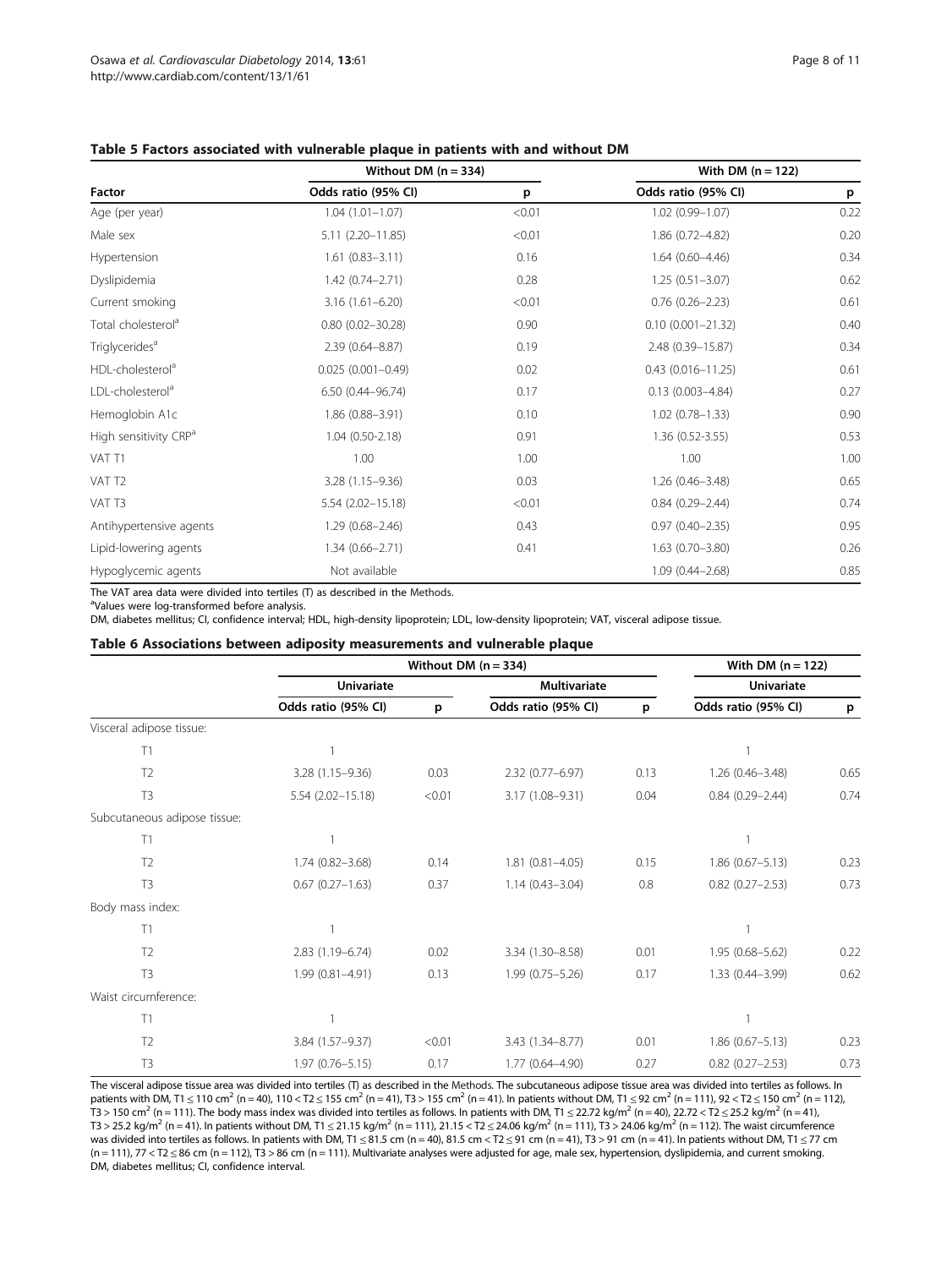<span id="page-8-0"></span>greater impact on coronary artery disease in women than in men [\[29](#page-9-0)]. In addition, smoking and inflammation (detected by a high CRP level) have been reported to have a more negative influence on coronary artery disease in women than in men. These sex differences may affect the prevalence of vulnerable plaque in different tertiles in patients without DM. However, our finding that there was a similar proportion of men in the highest tertile of the VAT area in patients with and without DM suggests that sex differences did not have a great impact on the associations between VAT and plaque characteristics.

The results of this study show associations between vulnerable coronary artery plaques and adiposity measurements on CT. VAT area T3, BMI T2, and WC T2 were significantly associated with vulnerable plaque in patients without DM. A previous study reported that a large VAT area was significantly associated with both the presence and extent of NCPs, whereas BMI and WC were not [\[13\]](#page-9-0). One possible reason for this difference is that they did not analyze these factors separately in patients with and without DM.

It is easier to evaluate adipose tissue attenuation and volume on CT than on ultrasonography [\[30\]](#page-9-0). Recently, the quality of abdominal fat attenuation has been reported to be associated with cardiometabolic risk, suggesting that evaluation of adipose tissue quality as well as quantity may be useful [[31\]](#page-9-0). Other studies reported that epicardial adipose tissue was independently associated with coronary artery disease and coronary plaque characteristics [[32-35](#page-9-0)]. Further studies are needed to clarify the associations between deposition of various adipose tissues and coronary plaque characteristics.

Several limitations of this study should be considered. First, this study was a single-center, retrospective study that included only 456 Japanese patients with suspected CAD. These subjects had a higher prevalence of risk factors than the general population, and the results may not be applicable to the general population or to other ethnicities. Further investigation in a larger population is needed to definitively determine the associations among VAT, vulnerable plaque, and DM. Second, adipocytokine levels were not measured, and this study was unable to determine a causal relationship between the amount of VAT and plaque vulnerability. However, these biomarkers are under investigation, and the lack of adipocytokine data does not affect the relationship between VAT and vulnerable plaque shown by this study. Third, we excluded all patients with a history of coronary artery stenting or coronary artery bypass graft surgery because of the unreliability of coronary plaque assessment by CTA in such patients. Although this resulted in exclusion of 9% of the patients from our original study population, this probably had minimal effects on the analyses. As the accuracy of detection of obstructive CAD is decreased in patients with a high coronary artery calcium score [\[36](#page-9-0)[,37](#page-10-0)], there is concern that the prevalence of vulnerable plaque is underestimated in the higher VAT tertiles of patients with DM. However, our finding that there were no significant differences in coronary artery calcium scores among the different tertiles in patients with DM may alleviate concerns over this issue. Finally, the latest consensus document on coronary CTA [[38](#page-10-0)] states that plaque characteristics in coronary CTA are not well established. Even though this study assessed plaque characteristics as previously reported [\[18\]](#page-9-0), substantial additional technical developments will be required to define the usefulness of these characteristics in terms of patient management.

In conclusion, the results of this study show that a large VAT area is associated with characteristics of vulnerable coronary plaques on CTA in patients without DM, but not in patients with DM. Our findings support the hypothesis that VAT is a significant cardiometabolic risk factor that is associated with vulnerable plaque before the development of DM. CTA findings may help to improve risk stratification in such patients.

#### Abbreviations

BMI: Body mass index; CAD: Coronary artery disease; CI: Confidence interval; CTA: Computed tomography angiography; DM: Diabetes mellitus; HbA1c: Hemoglobin A1c; HDL- cholesterol: High-density lipoprotein cholesterol; LDL-cholesterol: Low-density lipoprotein cholesterol; NCP: Noncalcified plaque; ROC: Receiver operating characteristic; SAT: Subcutaneous adipose tissue; VAT: Visceral adipose tissue; WC: Waist circumference.

#### Competing interests

The authors declare that they have no competing interests.

#### Authors' contributions

KO collected and analyzed the data and wrote the manuscript. TM conceived and designed the study. YK, NA, YM, MK, and HK contributed to collection and analysis of the data. SS, KN, HM, SK, and HI contributed to the study design and discussion. All authors read and approved the final manuscript.

#### Author details

<sup>1</sup>Department of Cardiovascular Medicine, Dentistry and Pharmaceutical Sciences, Okayama University Graduate School of Medicine, Okayama, Japan. <sup>2</sup> Department of Cardiovascular Therapeutics, Dentistry and Pharmaceutical Sciences, Okayama University Graduate School of Medicine, 2-5-1 Shikata-cho, Okayama 700-8558, Japan. <sup>3</sup>Cardiovascular Center, Sakurabashi Watanabe Hospital, Osaka, Japan. <sup>4</sup>Department of Radiology, Dentistry and Pharmaceutical Sciences, Okayama University Graduate School of Medicine, Okayama, Japan.

#### Received: 3 January 2014 Accepted: 7 March 2014 Published: 14 March 2014

#### References

- 1. Manson JE, Colditz GA, Stampfer MJ, Willett WC, Rosner B, Monson RR, Speizer FE, Hennekens CH: A prospective study of obesity and risk of coronary heart disease in women. N Engl J Med 1990, 322(13):882–889.
- 2. Nicklas BJ, Penninx BW, Cesari M, Kritchevsky SB, Newman AB, Kanaya AM, Pahor M, Jingzhong D, Harris TB: Association of visceral adipose tissue with incident myocardial infarction in older men and women: the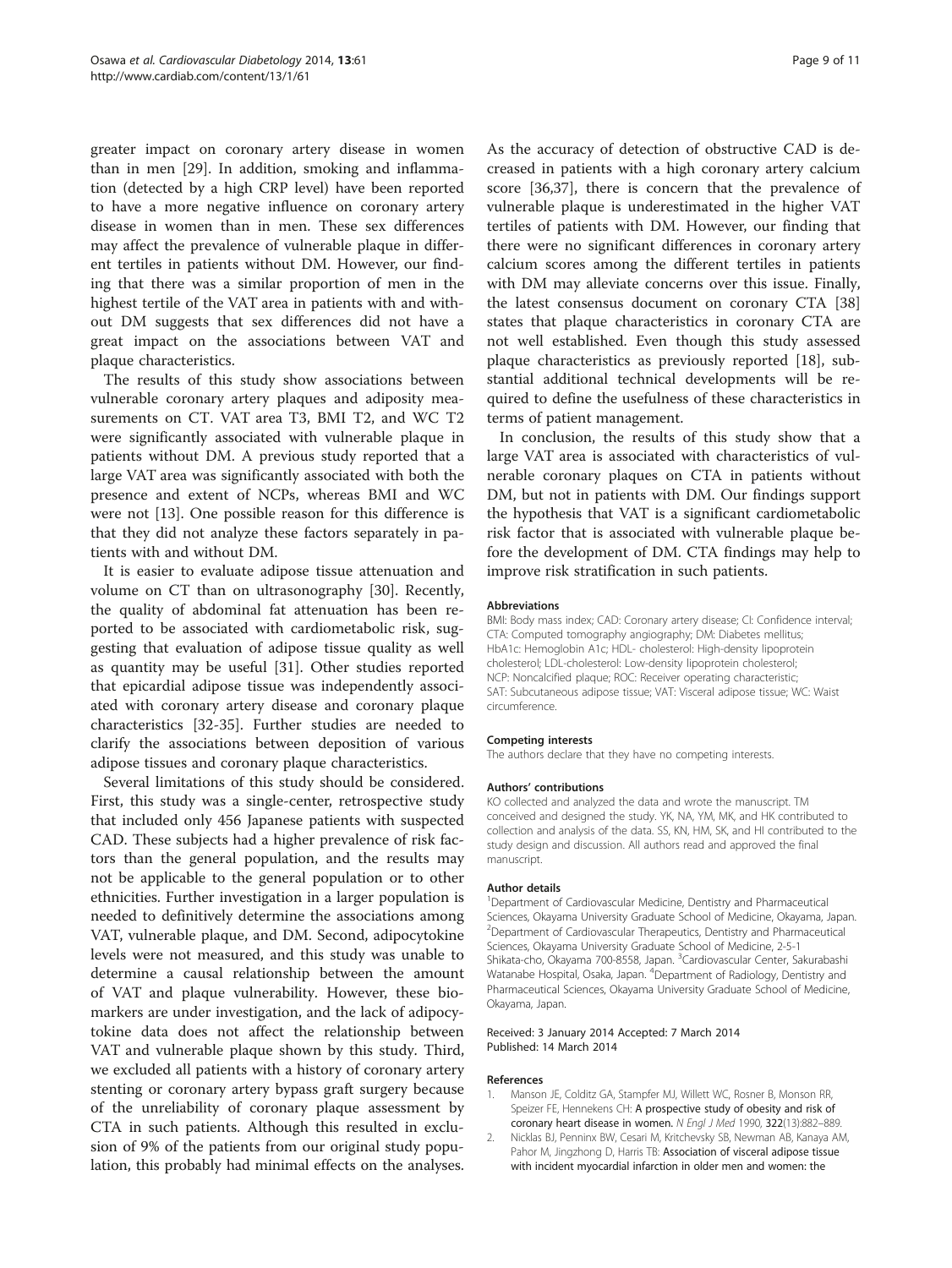<span id="page-9-0"></span>Health, Aging and Body Composition Study. Am J Epidemiol 2004, 160(8):741–749.

- 3. Yusuf S, Hawken S, Ounpuu S, Bautista L, Franzosi MG, Commerford P, Lang CC, Rumboldt Z, Onen CL, Lisheng L, Tanomsup S, Wangai P Jr, Razak F, Sharma AM, Anand SS: Obesity and the risk of myocardial infarction in 27,000 participants from 52 countries: a case-control study. Lancet 2005, 366(9497):1640–1649.
- Gupta AK, Johnson WD, Johannsen D, Ravussin E: Cardiovascular risk escalation with caloric excess: a prospective demonstration of the mechanics in healthy adults. Cardiovasc Diabetol 2013, 12:23.
- 5. Miyoshi T, Onoue G, Hirohata A, Hirohata S, Usui S, Hina K, Kawamura H, Doi M, Kusano KF, Kusachi S, Ninomiya Y: Serum adipocyte fatty acid-binding protein is independently associated with coronary atherosclerotic burden measured by intravascular ultrasound. Atherosclerosis 2010, 211(1):164–169.
- 6. Ichikawa R, Daimon M, Miyazaki T, Kawata T, Miyazaki S, Maruyama M, Chiang SJ, Suzuki H, Ito C, Sato F, Watada H, Daida H: Influencing factors on cardiac structure and function beyond glycemic control in patients with type 2 diabetes mellitus. Cardiovasc Diabetol 2013, 12:38.
- 7. Bluher M: Adipose tissue dysfunction in obesity. Exp Clin Endocrinol Diabetes 2009, 117(6):241–250.
- 8. Van Gaal LF, Mertens IL, De Block CE: Mechanisms linking obesity with cardiovascular disease. Nature 2006, 444(7121):875–880.
- 9. Leber AW, Becker A, Knez A, von Ziegler F, Sirol M, Nikolaou K, Ohnesorge B, Fayad ZA, Becker CR, Reiser M, Steinbeck G, Boekstegers P: Accuracy of 64-slice computed tomography to classify and quantify plaque volumes in the proximal coronary system: a comparative study using intravascular ultrasound. J Am Coll Cardiol 2006, 47(3):672–677.
- 10. Motoyama S, Kondo T, Sarai M, Sugiura A, Harigaya H, Sato T, Inoue K, Okumura M, Ishii J, Anno H, Virmani R, Ozaki Y, Hishida H, Narula J: Multislice computed tomographic characteristics of coronary lesions in acute coronary syndromes. J Am Coll Cardiol 2007, 50(4):319–326.
- 11. Achenbach S, Moselewski F, Ropers D, Ferencik M, Hoffmann U, MacNeill B, Pohle K, Baum U, Anders K, Jang IK, Daniel WG, Brady TJ: Detection of calcified and noncalcified coronary atherosclerotic plaque by contrast-enhanced, submillimeter multidetector spiral computed tomography: a segment-based comparison with intravascular ultrasound. Circulation 2004, 109(1):14–17.
- 12. Imai A, Komatsu S, Ohara T, Kamata T, Yoshida J, Miyaji K, Takewa M, Kodama K: Visceral abdominal fat accumulation predicts the progression of noncalcified coronary plaque. Atherosclerosis 2012, 222(2):524–529.
- 13. Ohashi N, Yamamoto H, Horiguchi J, Kitagawa T, Kunita E, Utsunomiya H, Oka T, Kohno N, Kihara Y: Association between visceral adipose tissue area and coronary plaque morphology assessed by CT angiography. JACC Cardiovasc Imaging 2010, 3(9):908–917.
- 14. Kang SJ, Kim D, Park HE, Choi SH, Choi SY, Lee W, Kim JS, Cho SH: Visceral adipose tissue area is associated with coronary stenosis and noncalcified plaques. Int J Obes (Lond) 2014, 38(2):272–278.
- 15. Sam S, Haffner S, Davidson MH, D'Agostino RB Sr, Feinstein S, Kondos G, Perez A, Mazzone T: Relationship of abdominal visceral and subcutaneous adipose tissue with lipoprotein particle number and size in type 2 diabetes. Diabetes 2008, 57(8):2022–2027.
- 16. Sam S, Haffner S, Davidson MH, D'Agostino RB Sr, Feinstein S, Kondos G, Perez A, Mazzone T: Relation of abdominal fat depots to systemic markers of inflammation in type 2 diabetes. Diabetes Care 2009, 32(5):932–937.
- 17. Osawa K, Miyoshi T, Sato S, Akagi N, Morimitsu Y, Nakamura K, Kohno K, Kusano K, Kanazawa S, Ito H: Safety and efficacy of a bolus injection of landiolol hydrochloride as a premedication for multidetector-row computed tomography coronary angiography. Circ J 2013, 77(1):146-152.
- 18. Kajinami K, Seki H, Takekoshi N, Mabuchi H: Coronary calcification and coronary atherosclerosis: site by site comparative morphologic study of electron beam computed tomography and coronary angiography. J Am Coll Cardiol 1997, 29(7):1549–1556.
- 19. Yoshizumi T, Nakamura T, Yamane M, Islam AH, Menju M, Yamasaki K, Arai T, Kotani K, Funahashi T, Yamashita S, Matsuzawa Y: Abdominal fat: standardized technique for measurement at CT. Radiology 1999, 211(1):283–286.
- 20. International Expert Committee report on the role of the A1C assay in the diagnosis of diabetes. Diabetes Care 2009, 32(7):1327–1334.
- 21. Dan K, Miyoshi T, Ueeda M, Ohtsuka H, Ugawa S, Ohnishi N, Takaishi A, Nakamura K, Kusano K, Ito H: Impact of chronic kidney disease on left main coronary artery disease and prognosis in Japanese patients. Circ J 2012, 76(9):2266–2272.
- 22. Marques MD, Santos RD, Parga JR, Rocha-Filho JA, Quaglia LA, Miname MH, Avila LF: Relation between visceral fat and coronary artery disease evaluated by multidetector computed tomography. Atherosclerosis 2010, 209(2):481–486.
- 23. Gordon DJ, Probstfield JL, Garrison RJ, Neaton JD, Castelli WP, Knoke JD, Jacobs DR Jr, Bangdiwala S, Tyroler HA: High-density lipoprotein cholesterol and cardiovascular disease. Four prospective American studies. Circulation 1989, 79(1):8-15.
- 24. Singer DE, Nathan DM, Anderson KM, Wilson PW, Evans JC: Association of HbA1c with prevalent cardiovascular disease in the original cohort of the Framingham Heart Study. Diabetes 1992, 41(2):202–208.
- 25. Mourmoura E, Vial G, Laillet B, Rigaudiere JP, Hininger-Favier I, Dubouchaud H, Morio B, Demaison L: Preserved endothelium-dependent dilatation of the coronary microvasculature at the early phase of diabetes mellitus despite the increased oxidative stress and depressed cardiac mechanical function ex vivo. Cardiovasc Diabetol 2013, 12:49.
- 26. Fukushima Y, Daida H, Morimoto T, Kasai T, Miyauchi K, Yamagishi S, Takeuchi M, Hiro T, Kimura T, Nakagawa Y, Yamagishi M, Ozaki Y, Matsuzaki M: Relationship between advanced glycation end products and plaque progression in patients with acute coronary syndrome: the JAPAN-ACS sub-study. Cardiovasc Diabetol 2013, 12:5.
- 27. Smith JD, Borel AL, Nazare JA, Haffner SM, Balkau B, Ross R, Massien C, Almeras N, Despres JP: Visceral adipose tissue indicates the severity of cardiometabolic risk in patients with and without type 2 diabetes: results from the INSPIRE ME IAA study. J Clin Endocrinol Metab 2012, 97(5):1517–1525.
- 28. Shimamoto Y, Mizukoshi M, Kuroi A, Imanishi T, Takeshita T, Terada M, Akasaka T: Is visceral fat really a coronary risk factor? A multi-detector computed tomography study. Int Heart J 2013, 54(5):273–278.
- 29. van Lennep JE R, Westerveld HT, Erkelens DW, van der Wall EE: Risk factors for coronary heart disease: implications of gender. Cardiovasc Res 2002, 53(3):538–549.
- 30. Shabestari AA, Bahrami-Motlagh H, Hosseinpanah F, Heidari K: Abdominal fat sonographic measurement compared to anthropometric indices for predicting the presence of coronary artery disease. J Ultrasound Med 2013, 32(11):1957–1965.
- 31. Rosenquist KJ, Pedley A, Massaro JM, Therkelsen KE, Murabito JM, Hoffmann U, Fox CS: Visceral and subcutaneous fat quality and cardiometabolic risk. JACC Cardiovasc Imaging 2013, 6(7):762–771.
- 32. Wang TD, Lee WJ, Shih FY, Huang CH, Chang YC, Chen WJ, Lee YT, Chen MF: Relations of epicardial adipose tissue measured by multidetector computed tomography to components of the metabolic syndrome are region-specific and independent of anthropometric indexes and intraabdominal visceral fat. J Clin Endocrinol Metab 2009, 94(2):662-669.
- 33. Oka T, Yamamoto H, Ohashi N, Kitagawa T, Kunita E, Utsunomiya H, Yamazato R, Urabe Y, Horiguchi J, Awai K, Kihara Y: Association between epicardial adipose tissue volume and characteristics of non-calcified plaques assessed by coronary computed tomographic angiography. Int J Cardiol 2012, 161(1):45–49.
- 34. Bachar GN, Dicker D, Kornowski R, Atar E: Epicardial adipose tissue as a predictor of coronary artery disease in asymptomatic subjects. Am J Cardiol 2012, 110(4):534–538.
- 35. Atalar F, Gormez S, Caynak B, Akan G, Tanriverdi G, Bilgic-Gazioglu S, Gunay D, Duran C, Akpinar B, Ozbek U, Buyukdevrim AS, Yazici Z: The role of mediastinal adipose tissue 11beta-hydroxysteroid d ehydrogenase type 1 and glucocorticoid expression in the development of coronary atherosclerosis in obese patients with ischemic heart disease. Cardiovasc Diabetol 2012, 11:115.
- 36. Budoff MJ, Dowe D, Jollis JG, Gitter M, Sutherland J, Halamert E, Scherer M, Bellinger R, Martin A, Benton R, Delago A, Min JK: Diagnostic performance of 64-multidetector row coronary computed tomographic angiography for evaluation of coronary artery stenosis in individuals without known coronary artery disease: results from the prospective multicenter ACCURACY (Assessment by Coronary Computed Tomographic Angiography of Individuals Undergoing Invasive Coronary Angiography) trial. J Am Coll Cardiol 2008, 52(21):1724–1732.